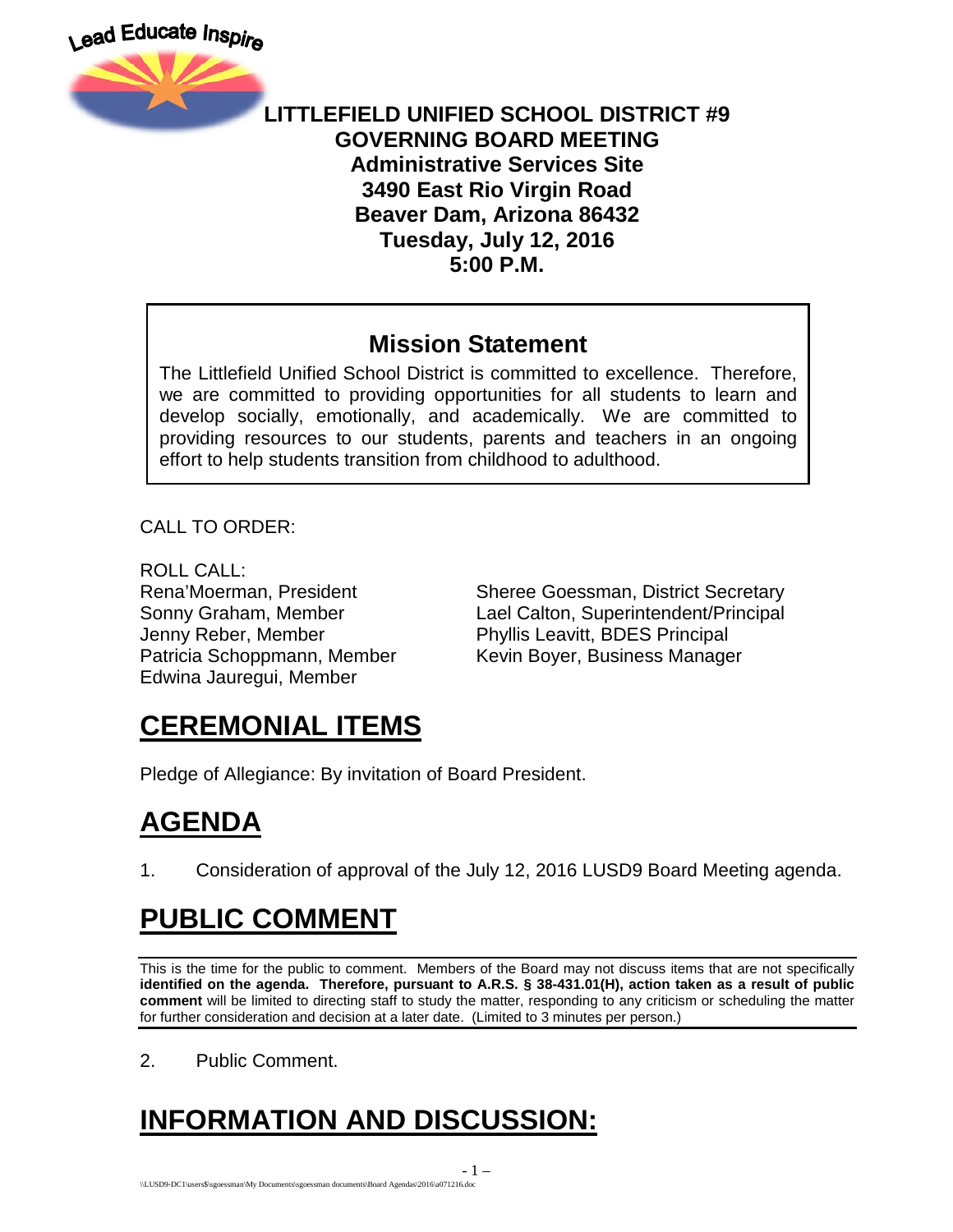

- 3. Mr. Boyer, Business Manager.
	- a. Student Activity Account Balance.
	- b. Food Service Financial.
	- c. Discussion regarding the line of credit with Wells Fargo Bank.
	- d. Food Service Procurement FY 2016-2017.
- 4. Mrs. Lael, Superintendent/Principal
	- a. School/Staffing Update.
	- b. Staff budgets.
	- c. Purchase order process.
	- d. Student supplies.
	- e. In School/Out of School Suspension for 2016/2017 School Year.
	- f. Certificated Staff Contract liquidated damages provision in the amount of \$2500.
- 5. Board Reports.

## **CONSENT AGENDA**

Approval of Routine Orders of Business. Documentation concerning the matters on the Consent Agenda may be reviewed at the Littlefield Unified School District Office, located at 3490 East Rio Virgin Road, Beaver Dam, Arizona. Any Board Member may request an item be pulled off the agenda for further discussion.

- 6. Consideration of approval of the June 9, 2016 Regular Meeting Minutes.
- 7. Consideration of approval of Vouchers:
	- a. LUSD9 Payroll Vouchers: 29/2916, 30/3016, and 1/1701.
	- b. LUSD9 Vouchers: 1029, 1030, and 1031.

(Members of the public may view the content of the vouchers 24 hours prior to the board meeting in the district office.)

8. Consideration of approval of FY 2016/2017 Certified Substitutes and Classified Substitutes Ratification as per the attached list, including the following:

| <b>Name</b>       | <b>Position</b>              | <b>Effective</b><br><b>Date</b> |
|-------------------|------------------------------|---------------------------------|
| Avila, Consuelo   | <b>Classified Substitute</b> | 08/11/2016                      |
| Smith, Carrie     | <b>Classified Substitute</b> | 08/11/2016                      |
| Meidlinger, Cheri | <b>Classified Substitute</b> | 08/11/2016                      |
| Stoddard, Nikki   | <b>Classified Substitute</b> | 08/11/2016                      |
| Allen, Mike       | <b>Certified Substitute</b>  | 08/11/2016                      |
| Balderas, Gloria  | <b>Certified Substitute</b>  | 08/11/2016                      |
| Normoyle, Dennis  | <b>Certified Substitute</b>  | 08/11/2016                      |
| Atwood, Ken       | <b>Certified Substitute</b>  | 08/11/2016                      |
| Leany, Kevin      | <b>Certified Substitute</b>  | 08/11/2016                      |
| Rutherford, Rod   | <b>Certified Substitute</b>  | 08/11/2016                      |
| Hunt, Allison     | <b>Certified Substitute</b>  | 08/11/2016                      |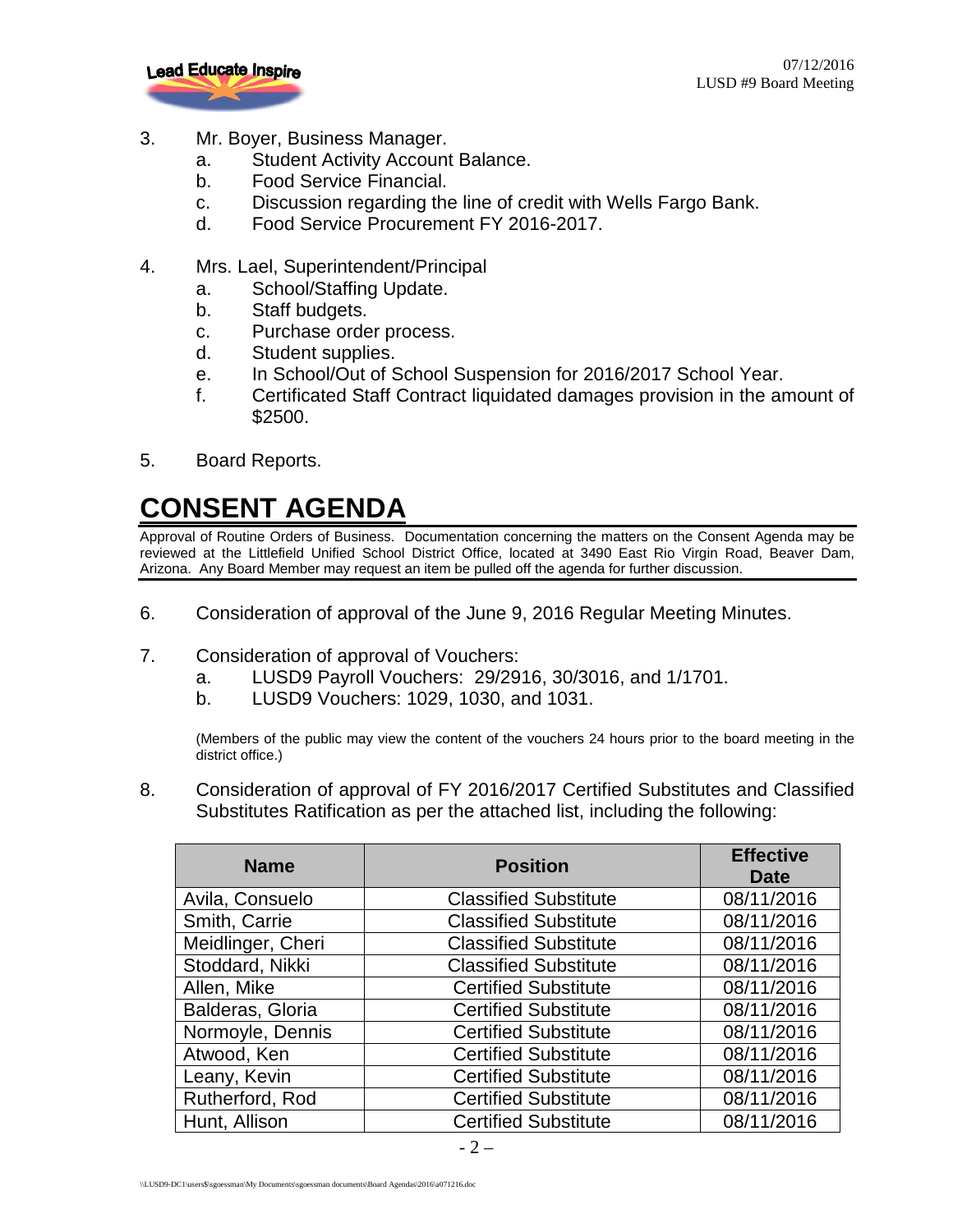

9. Consideration of the following staff resignations/terminations:

| <b>Name</b>    | <b>Position Location</b>  | <b>Last Day</b> |
|----------------|---------------------------|-----------------|
| Darwin Rawlins | <b>Elementary Teacher</b> | 05/27/2016      |
| David Stevens  | 7-12 English Teacher      | 05/27/2016      |

10. Consideration of approval of FY 2016/2017 Certified Personnel Ratification as per the attached list, including the following:

| <b>Name</b>       | <b>Position</b>        | <b>Effective</b><br>Date |
|-------------------|------------------------|--------------------------|
| Mike Zielaskowski | <b>Science Teacher</b> | 08/09/2016               |
| Tonya Snyder      | <b>English Teacher</b> | 08/09/2016               |

11. Consideration of approval of the Service Partnership Agreement with ADOT Equipment Services.

## **ACTION ITEMS AND/OR DISCUSSION**

- 12. Discussion and possible action regarding employee compensation for the 2016/2017 School Year.
- 13. Consideration of approval of proposed FY 2017 LUSD Annual Expenditure Budget:
	- a. Public Hearing.
	- b. Consideration of adoption of proposed FY 2017 LUSD Annual Expenditure Budget.
- 14. Consideration of approval of the sole source vendor list.
- 15. Discussion and possible action regarding using David Guimond's backhoe.
- 16. Consideration of approval of using Acellus as the Credit Retrieval Program and curriculum in the amount of \$10,522 for FY 2017.
- 17. Consideration of approval of Student Activity Fees at Beaver Dam Elementary School in the amount of \$10 and Beaver Dam Jr./Sr. High School in the amount of \$15 and authorization to allow the School Principals to waive the fees as deemed fit.
- 18. Consideration of approval of an agreement between Littlefield Unified School District and The Learning Center for Families from July 1, 2016 to June 30, 2017.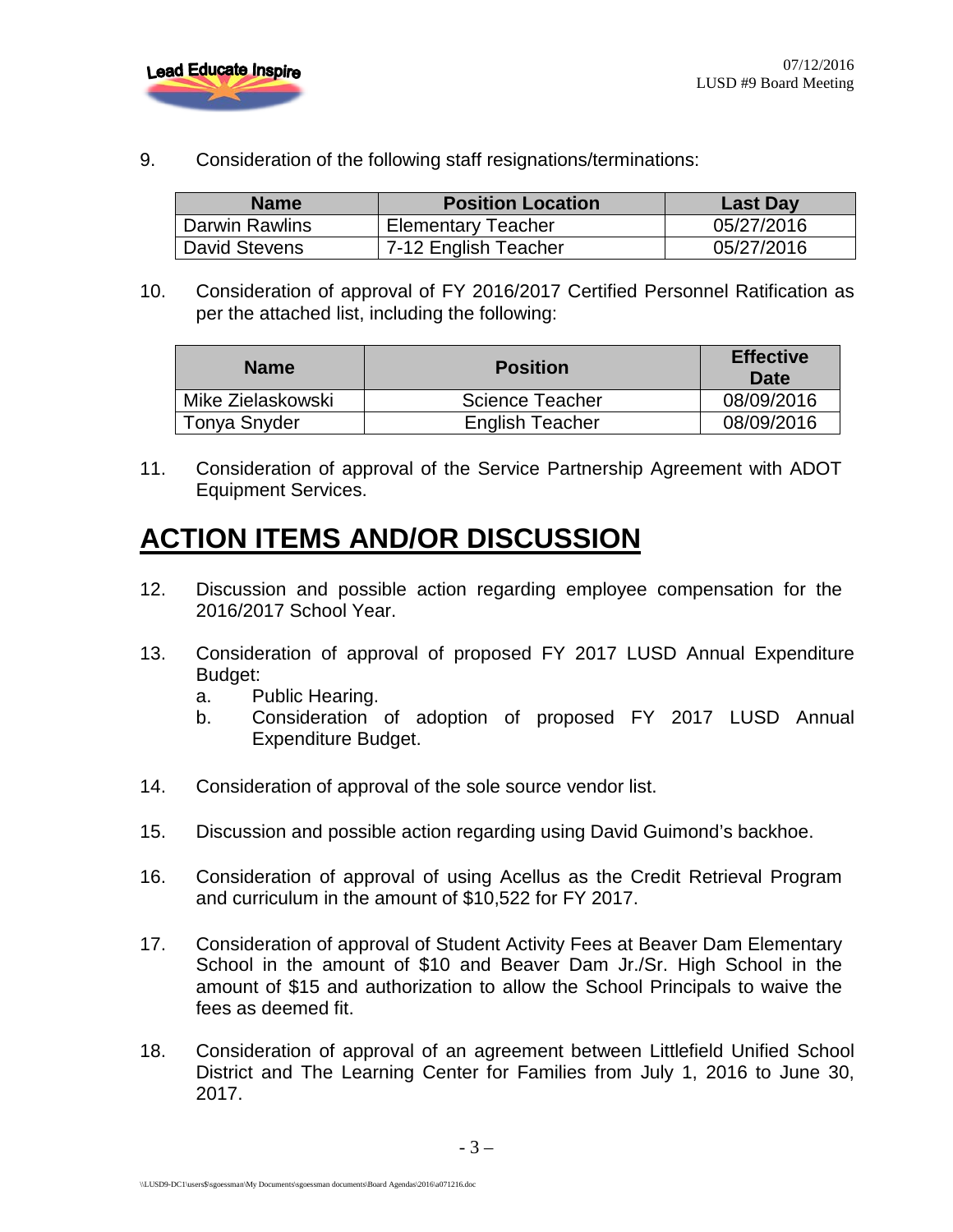- 19. Consideration of approval of an agreement with Dynamic Therapy Associates, Inc. to provide Speech-Pathologist services.
- 20. Discussion and possible action regarding a thank you letter from the Governing Board to Kokopelli Landscaping, Starr Nursery, and Mesquite Rotary for their contributions to the Beautification Project and the possibility of placing banners to recognize the contributions of said businesses.
- 21. Consideration of approval of the following bank accounts and signers:
	- a. Revolving Bank Account with America First Credit Union (impress of \$5000).
	- b. Elementary School Food Service Bank Account with America First Credit Union.
	- c. Jr./Sr. High School Food Service Bank Account with America First Credit Union.
	- d. Auxiliary Bank Account with America First Credit Union.
	- e. Student Activities Bank Account with America First Credit Union.
	- f. Authorized Signers List: Kevin Boyer, Lael Calton, Phyllis Leavitt, and Sheree Goessman on all accounts with America First Credit Union.
- 22. Consideration of approval of the proposed 2017 Political Agenda recommended by the ASBA Legislative Committee.
- 23. Consideration of approval of intergovernmental agreement and curriculum with Vail Unified School District for the Beyond Textbooks Program from July 1, 2016 to June 30, 2017 in the amount of \$11,412.
- 24. Consideration of Resolution certifying the June 30, 2016 projected ending cash balance pursuant to ARS 15-991, adjusting for encumbrances and payables, and delegating the authority to certify the projected ending cash balance to the District Business Manager.
	- a. Consideration of approval of Advice of encumbrances Form ARS 15-906.
	- b. Consideration of approval of Projected Ending Cash Balance Form. ARS 15-991.
	- c. Consideration of approval of Estimate of Monies Required by School Districts Form. - ARS 15-991.
- 25. Consideration of second reading and adoption of the following policies:
	- a. BDF Advisory Committees
	- b. BEC Executive Sessions/Open Meetings
	- c. BEDA Notification of Board Meetings
	- d. BEDH Public Participation at Board Meetings.
	- e. FCB Retirement of Facilities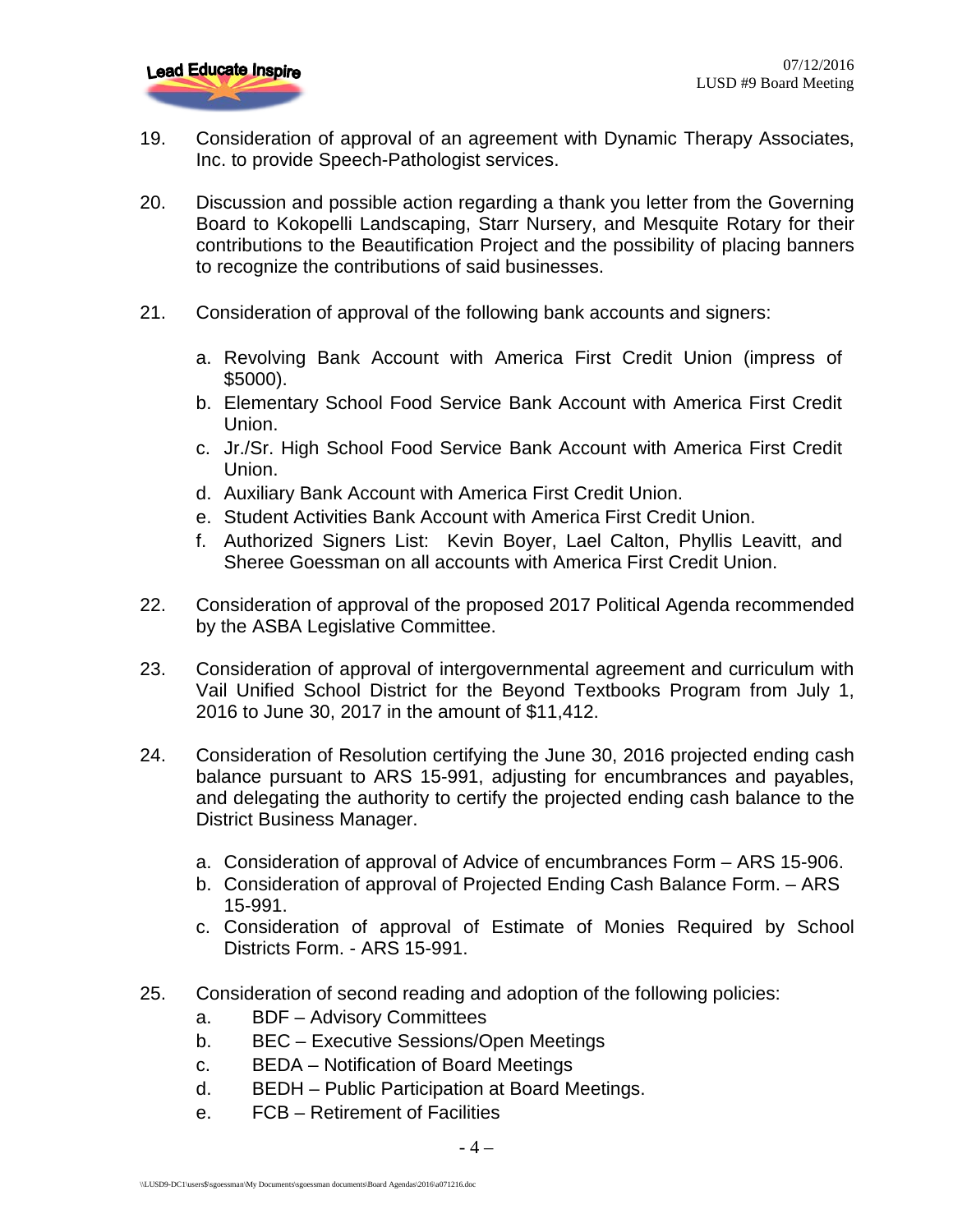

- f. GBI Staff Participation in Political Activities
- g. GCQF Discipline, Suspension and Dismissal of Professional Staff Member.
- h. GDQA Support Staff Reduction in Force.
- i. IKE Promotion and Retention of Students
- j. IKF Graduation Requirements.
- k. JFAB Tuition/Admission of Nonresident Student.
- l. JFABC Admission of Transfer Students
- m. JK Student Discipline
- n. JLDB Restraint and Seclusion
- o. KF Community Use of School Facilities
- 26. Consideration of changing the date of the August Governing Board meeting to August 9<sup>th</sup>.
- 27. Consideration of changing the date of the September Governing Board Meeting to September  $12^{th}$ .
- 28. Agenda items for August Meeting.

## **INFORMATION ITEMS**

- 29. News articles about the schools.
- 30. ASBA Law Conference September 7-9, 2016 Scottsdale, Arizona.
- 31. ASBA Delegate Assembly September 10, 2016 Scottsdale, Arizona.
- 32. ASBA Mohave County Meeting September 27, 2016.
- 33. ASBA New Board Member Orientation December 14, 2016 Phoenix, Arizona.
- 34. ASBA ASA 59<sup>th</sup> Annual Conference December 15-16, 2016 Phoenix, Arizona.
- 35. Mohave County Superintendent Meeting August 31, 2016 Kingman, Arizona.

## **ADJOURNMENT**

*Members of the public who are disabled and require special assistance or accommodation at the meeting are requested to notify Littlefield Unified School District 9 in writing at 3475 East Rio Virgin Road, Beaver Dam, AZ, 86432 or by calling 347-5967 twenty-four hours in advance.*